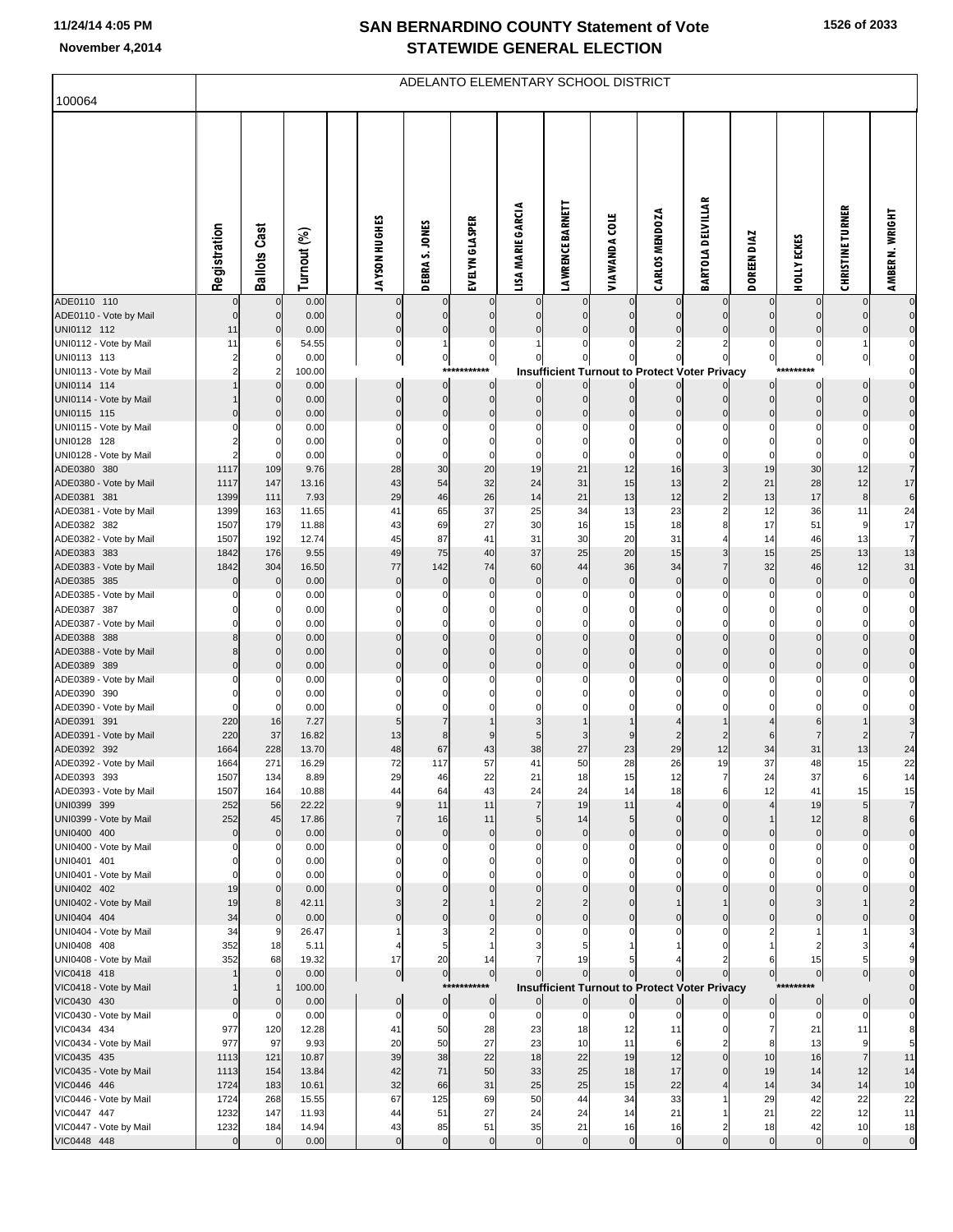## **SAN BERNARDINO COUNTY Statement of Vote**

| <b>OAN DERNARDING COUNTE STATEMENT VOID</b> |
|---------------------------------------------|
| <b>STATEWIDE GENERAL ELECTION</b>           |

|                                       |              |                 |                |               |                            |                |                   |                         | ADELANTO ELEMENTARY SCHOOL DISTRICT |                |                         |              |                    |                         |                                    |
|---------------------------------------|--------------|-----------------|----------------|---------------|----------------------------|----------------|-------------------|-------------------------|-------------------------------------|----------------|-------------------------|--------------|--------------------|-------------------------|------------------------------------|
| 100064                                |              |                 |                |               |                            |                |                   |                         |                                     |                |                         |              |                    |                         |                                    |
|                                       | Registration | Cast<br>Ballots | Turnout (%)    | JAYSON HUGHES | <b>JONES</b><br>n<br>DEBRA | EVELYN GLASPER | LISA MARIE GARCIA | <b>LAWRENCE BARNETT</b> | ă<br>VIAWANDA                       | CARLOS MENDOZA | DELVILLAR<br>BARTOLA    | DOREEN DIAZ  | <b>HOLLY ECKES</b> | <b>CHRISTINE TURNER</b> | <b>WRIGHT</b><br>₹<br><b>AMBER</b> |
| VIC0448 - Vote by Mail                | $\mathbf 0$  | $\Omega$        | 0.00           | $\mathbf 0$   | $\mathbf{0}$               | $\mathbf 0$    | $\overline{0}$    | $\overline{0}$          | $\mathbf{0}$                        | $\overline{0}$ | $\Omega$                | $\mathbf{0}$ |                    | $\mathbf{0}$            | $\mathbf 0$                        |
| VIC0449 449                           | 806          | 59              | 7.32           | 13            | 28                         | 17             | 9                 | $\mathbf{8}$            | $\overline{2}$                      | 11             |                         | 3            | 12                 |                         | 6                                  |
| VIC0449 - Vote by Mail                | 806          | 152             | 18.86          | 34            | 51                         | 38             | 24                | 28                      | 25                                  | 10             | $\overline{\mathbf{c}}$ | 12           | 24                 | 19                      | 10                                 |
| VIC0460 460<br>VIC0460 - Vote by Mail | 1687<br>1687 | 175<br>346      | 10.37<br>20.51 | 35<br>90      | 73<br>147                  | 31<br>80       | 27<br>52          | 25<br>68                | 20<br>37                            | 19<br>39       |                         | 15<br>32     | 30<br>82           | 15<br>39                | 8<br>28                            |
| <b>Precinct Totals</b>                | 17477        | 1832            | 10.48          | 448           | 662                        | 347            | 298               | 275                     | 193                                 | 207            | 46                      | 201          | 353                | 133                     | 149                                |
| Vote by Mail Totals                   | 17477        | 2618            | 14.98          | 660           | 1109                       | 637            | 444               | 447                     | 286                                 | 275            | 59                      | 261          | 500                | 207                     | 240                                |
| <b>Grand Totals</b>                   | 17477        | 4450            | 25.46          | 1108          | 1771                       | 984            | 742               | 722                     | 479                                 | 482            | 105                     | 462          | 853                | 340                     | 389                                |
| California                            | 17477        | 4450            | 25.46          | 1108          | 1771                       | 984            | 742               | 722                     | 479                                 | 482            | 105                     | 462          | 853                | 340                     | 389                                |
| San Bernardino County                 | 17477        | 4450            | 25.46          | 1108          | 1771                       | 984            | 742               | 722                     | 479                                 | 482            | 105                     | 462          | 853                | 340                     | 389                                |
| State Bd of Equal 1                   | 17477        | 4450            | 25.46          | 1108          | 1771                       | 984            | 742               | 722                     | 479                                 | 482            | 105                     | 462          | 853                | 340                     | 389                                |
| U. S. Representative District 8       | 17477        | 4450            | 25.46          | 1108          | 1771                       | 984            | 742               | 722                     | 479                                 | 482            | 105                     | 462          | 853                | 340                     | 389                                |
| Senatorial District 16                | 16           | 8               | 50.00          |               | $\overline{2}$             | -1             | 2                 | $\mathbf 0$             |                                     | $\overline{2}$ | $\overline{2}$          | $\mathbf 0$  | 0                  |                         | $\mathbf 0$                        |
| Senatorial District 21                | 17461        | 4442            | 25.44          | 1107          | 1769                       | 983            | 740               | 722                     | 479                                 | 480            | 103                     | 462          | 853                | 339                     | 389                                |
| State Assembly District 33            | 17477        | 4450            | 25.46          | 1108          | 1771                       | 984            | 742               | 722                     | 479                                 | 482            | 105                     | 462          | 853                | 340                     | 389                                |
| Supervisorial District 1              | 17477        | 4450            | 25.46          | 1108          | 1771                       | 984            | 742               | 722                     | 479                                 | 482            | 105                     | 462          | 853                | 340                     | 389                                |
| City of Adelanto                      | 9264         | 2231            | 24.08          | 566           | 877                        | 472            | 372               | 345                     | 234                                 | 253            | 78                      | 260          | 449                | 142                     | 207                                |
| City of Victorville                   | 7540         | 2007            | 26.62          | 500           | 835                        | 471            | 344               | 318                     | 223                                 | 217            | 22                      | 188          | 352                | 174                     | 151                                |
| Unincorporated Area                   | 673          | 212             | 31.50          | 42            | 59                         | 41             | 26                | 59                      | 22                                  | 12             | 5 <sub>l</sub>          | 14           | 52                 | 24                      | 31                                 |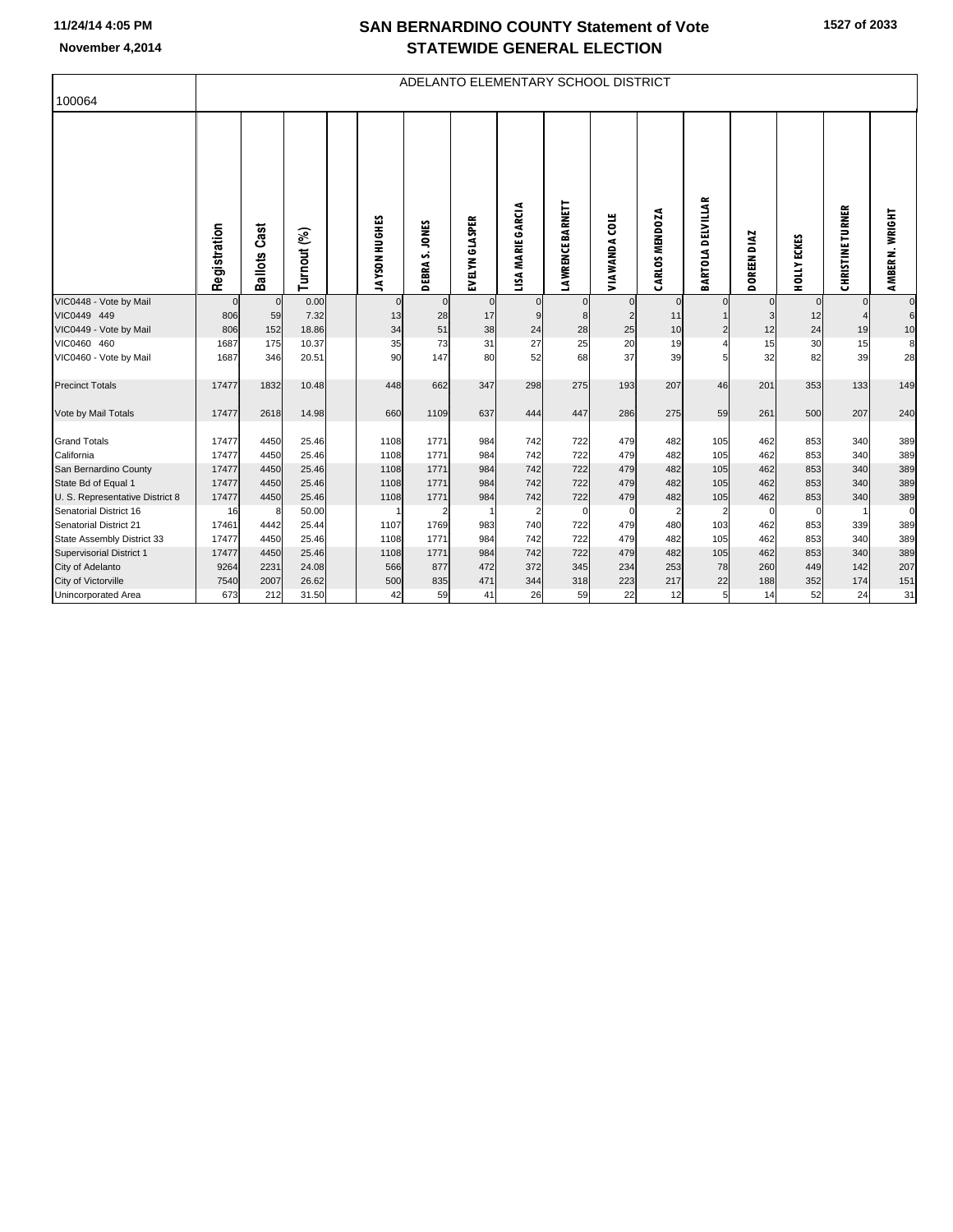## **SAN BERNARDINO COUNTY Statement of Vote November 4,2014 STATEWIDE GENERAL ELECTION**

| 100064                                |                  |                            |                |                             | ADELANTO ELEMENTARY SCHOOL DISTRICT |                            |                            |                            |                            |                            |                                                      |                            |                               |                                  |                                  |
|---------------------------------------|------------------|----------------------------|----------------|-----------------------------|-------------------------------------|----------------------------|----------------------------|----------------------------|----------------------------|----------------------------|------------------------------------------------------|----------------------------|-------------------------------|----------------------------------|----------------------------------|
|                                       |                  |                            |                |                             |                                     |                            |                            |                            |                            |                            |                                                      |                            |                               |                                  |                                  |
|                                       | Registration     | <b>Ballots Cast</b>        | Turnout (%)    | C. WASHINGTON<br>£          |                                     |                            |                            |                            |                            |                            |                                                      |                            |                               |                                  |                                  |
| ADE0110 110<br>ADE0110 - Vote by Mail | 0<br>$\mathbf 0$ | $\mathbf 0$<br>$\mathbf 0$ | 0.00<br>0.00   | $\overline{0}$<br>$\pmb{0}$ | $\pmb{0}$<br>$\bf{0}$               | $\mathbf 0$<br>$\mathbf 0$ | $\pmb{0}$<br>$\bf 0$       | $\mathbf 0$<br>$\mathbf 0$ | $\mathbf 0$<br>$\mathbf 0$ | $\mathbf 0$<br>$\mathbf 0$ | $\mathbf 0$<br>$\mathbf 0$                           | $\mathbf 0$<br>$\mathbf 0$ | $\overline{0}$<br>$\mathbf 0$ | $\overline{0}$<br>$\overline{0}$ | $\overline{0}$<br>$\overline{0}$ |
| UNI0112 112                           | 11               | 0                          | 0.00           | $\overline{0}$              | $\pmb{0}$                           | $\pmb{0}$                  | $\mathbf 0$                | $\mathbf 0$                | $\mathbf 0$                | $\mathbf 0$                | $\mathbf 0$                                          | $\mathbf 0$                | 0                             | $\overline{0}$                   | $\overline{0}$                   |
| UNI0112 - Vote by Mail                | 11               | 6                          | 54.55          | $\overline{0}$              | 0                                   | 0                          | $\Omega$                   | 0                          | C                          | 0                          | 0                                                    | 0                          | 0                             | $\mathbf 0$                      | $\overline{0}$                   |
| UNI0113 113                           | 2                | 0                          | 0.00           | $\mathbf{0}$                | $\circ$                             | $\pmb{0}$                  | $\mathbf 0$                | $\mathbf 0$                | $\Omega$                   | 0                          | $\mathbf{0}$                                         | $\mathbf 0$                | $\mathbf 0$                   | $\overline{0}$                   | $\circ$                          |
| UNI0113 - Vote by Mail<br>UNI0114 114 |                  | 2<br>0                     | 100.00         | $\overline{0}$              | ***<br>$\bf{0}$                     | ***<br>$\bf{0}$            | $\mathbf 0$                | $\overline{0}$             | $\pmb{0}$                  | $\overline{0}$             | <b>Insufficient Turnout to Protect Voter Privacy</b> | 0                          | $\overline{0}$                | $\overline{0}$                   | $\circ$<br>$\overline{0}$        |
| UNI0114 - Vote by Mail                |                  | 0                          | 0.00<br>0.00   | $\pmb{0}$                   | $\overline{0}$                      | $\pmb{0}$                  | $\mathbf 0$                | $\mathbf 0$                | $\mathbf 0$                | $\mathbf 0$                | $\mathbf 0$                                          | $\mathbf 0$                | $\overline{0}$                | $\overline{0}$                   | $\overline{0}$                   |
| UNI0115 115                           |                  | 0                          | 0.00           | $\pmb{0}$                   | $\pmb{0}$                           | $\mathbf 0$                | $\mathbf 0$                | $\mathbf 0$                | $\Omega$                   | 0                          | 0                                                    | $\Omega$                   | $\mathbf 0$                   | $\pmb{0}$                        | $\circ$                          |
| UNI0115 - Vote by Mail                |                  | 0                          | 0.00           | $\mathbf 0$                 | 0                                   | 0                          | 0                          | $\Omega$                   |                            | 0                          |                                                      |                            | 0                             | 0                                | $\overline{0}$                   |
| UNI0128 128                           |                  | 0                          | 0.00           | $\mathbf 0$                 | 0                                   | 0                          | 0                          | $\mathbf 0$                | 0                          | 0                          | 0                                                    |                            |                               | 0                                | $\mathbf{0}$                     |
| UNI0128 - Vote by Mail                |                  | -0<br>109                  | 0.00<br>9.76   | $\mathbf 0$<br>17           | 0<br>$\bf 0$                        | $\Omega$<br>$\mathbf 0$    | 0<br>$\mathbf 0$           | $\Omega$<br>$\mathbf 0$    | C<br>$\mathbf 0$           | $\Omega$<br>$\mathbf 0$    | $\mathbf 0$                                          | $\mathbf 0$                | $\mathbf 0$                   | $\pmb{0}$                        | $\overline{0}$<br>$\overline{0}$ |
| ADE0380 380<br>ADE0380 - Vote by Mail | 1117<br>1117     | 147                        | 13.16          | 14                          | $\mathbf 0$                         | $\mathbf 0$                | $\mathbf 0$                | $\Omega$                   | $\Omega$                   | $\mathbf 0$                | $\Omega$                                             | $\Omega$                   | $\Omega$                      | $\mathbf 0$                      | $\overline{0}$                   |
| ADE0381 381                           | 1399             | 111                        | 7.93           | $\bf8$                      | $\pmb{0}$                           | $\mathbf 0$                | $\mathbf 0$                | $\mathbf 0$                | $\mathbf 0$                | $\mathbf 0$                | 0                                                    | $\Omega$                   | $\Omega$                      | 0                                | $\overline{0}$                   |
| ADE0381 - Vote by Mail                | 1399             | 163                        | 11.65          | 18                          | 0                                   | 0                          | $\Omega$                   | 0                          | O                          | 0                          | 0                                                    |                            |                               | 0                                | $\overline{0}$                   |
| ADE0382 382                           | 1507             | 179                        | 11.88          | 29                          | $\bf{0}$                            | 0                          | $\Omega$                   | $\mathbf 0$                | $\Omega$                   | 0                          | $\Omega$                                             |                            |                               | 0                                | $\overline{0}$                   |
| ADE0382 - Vote by Mail                | 1507             | 192                        | 12.74          | 30<br>13                    | $\mathbf 0$<br>$\pmb{0}$            | $\Omega$<br>$\mathbf 0$    | $\Omega$<br>$\mathbf 0$    | $\Omega$<br>$\mathbf 0$    | $\Omega$<br>$\mathbf 0$    | $\Omega$<br>$\mathbf 0$    | 0<br>$\mathbf 0$                                     | ſ<br>$\mathbf 0$           | $\pmb{0}$                     | $\mathbf 0$                      | $\overline{0}$<br>$\overline{0}$ |
| ADE0383 383<br>ADE0383 - Vote by Mail | 1842<br>1842     | 176<br>304                 | 9.55<br>16.50  | 15                          | $\mathbf 0$                         | $\mathbf 0$                | $\mathbf 0$                | $\mathbf 0$                | $\mathbf 0$                | $\mathbf 0$                | 0                                                    | $\Omega$                   | $\mathbf{0}$                  | $\mathbf 0$                      | $\overline{0}$                   |
| ADE0385 385                           |                  | $\mathbf 0$                | 0.00           | $\overline{0}$              | $\bf 0$                             | $\mathbf 0$                | $\mathbf 0$                | $\mathbf 0$                | $\mathbf 0$                | $\mathbf 0$                | $\mathbf 0$                                          | $\mathbf 0$                | $\pmb{0}$                     | $\pmb{0}$                        | $\overline{0}$                   |
| ADE0385 - Vote by Mail                |                  | 0                          | 0.00           | $\mathbf 0$                 | 0                                   | 0                          |                            | $\Omega$                   |                            | $\Omega$                   |                                                      |                            |                               |                                  | $\overline{0}$                   |
| ADE0387 387                           |                  | 0                          | 0.00           | $\pmb{0}$                   | 0                                   | 0                          | 0                          | 0                          | 0                          | 0                          | 0                                                    |                            | 0                             | 0                                | $\overline{0}$                   |
| ADE0387 - Vote by Mail                |                  | 0                          | 0.00           | $\mathbf 0$                 | 0                                   | $\Omega$                   | $\Omega$                   | $\Omega$                   | $\Omega$                   | $\Omega$                   | 0                                                    |                            |                               |                                  | $\overline{0}$                   |
| ADE0388 388<br>ADE0388 - Vote by Mail | 8<br>8           | 0<br>0                     | 0.00<br>0.00   | $\pmb{0}$<br>$\mathbf 0$    | $\bf 0$<br>$\mathbf 0$              | $\mathbf 0$<br>$\mathbf 0$ | $\mathbf 0$<br>$\mathbf 0$ | $\mathbf 0$<br>$\mathbf 0$ | $\mathbf 0$<br>$\Omega$    | $\mathbf 0$<br>$\mathbf 0$ | $\mathbf 0$<br>$\Omega$                              | $\mathbf 0$<br>$\Omega$    | $\pmb{0}$<br>$\Omega$         | $\overline{0}$<br>0              | $\overline{0}$<br>$\overline{0}$ |
| ADE0389 389                           | $\Omega$         | 0                          | 0.00           | $\pmb{0}$                   | $\bf 0$                             | $\mathbf 0$                | $\mathbf 0$                | $\mathbf 0$                | $\mathbf 0$                | $\mathbf 0$                | $\mathbf 0$                                          | $\Omega$                   | $\Omega$                      | 0                                | $\overline{0}$                   |
| ADE0389 - Vote by Mail                |                  | 0                          | 0.00           | $\mathbf 0$                 | $\mathbf 0$                         | 0                          | $\Omega$                   | 0                          | C                          | 0                          | 0                                                    |                            |                               |                                  | $\overline{0}$                   |
| ADE0390 390                           |                  | 0                          | 0.00           | $\mathbf 0$                 | 0                                   | 0                          | 0                          | 0                          | 0                          | 0                          | 0                                                    |                            |                               |                                  | $\overline{0}$                   |
| ADE0390 - Vote by Mail<br>ADE0391 391 | $\Omega$<br>220  | 0<br>16                    | 0.00<br>7.27   | $\mathbf 0$<br>$\pmb{0}$    | 0<br>$\bf 0$                        | 0<br>$\mathbf 0$           | $\Omega$<br>$\mathbf 0$    | $\Omega$<br>$\mathbf 0$    | $\Omega$<br>$\mathbf 0$    | $\Omega$<br>$\mathbf 0$    | 0<br>0                                               | C<br>$\Omega$              | $\Omega$                      | 0<br>0                           | $\mathbf{0}$<br>$\circ$          |
| ADE0391 - Vote by Mail                | 220              | 37                         | 16.82          | $\pmb{0}$                   | $\mathbf 0$                         | $\mathbf 0$                | $\mathbf 0$                | $\mathbf 0$                | $\Omega$                   | $\mathbf 0$                | $\Omega$                                             | C                          | 0                             |                                  | $\circ$                          |
| ADE0392 392                           | 1664             | 228                        | 13.70          | 13                          | $\pmb{0}$                           | $\mathbf 0$                | $\mathbf 0$                | $\mathbf 0$                | $\mathbf 0$                | $\mathbf 0$                | $\mathbf 0$                                          | $\Omega$                   | $\Omega$                      | $\Omega$                         | $\overline{0}$                   |
| ADE0392 - Vote by Mail                | 1664             | 271                        | 16.29          | 24                          | 0                                   | 0                          | 0                          | $\Omega$                   | C                          | 0                          |                                                      |                            |                               |                                  | $\mathbf{0}$                     |
| ADE0393 393                           | 1507             | 134                        | 8.89           | 22                          | $\Omega$                            |                            |                            |                            |                            |                            |                                                      |                            |                               |                                  |                                  |
| ADE0393 - Vote by Mail<br>UNI0399 399 | 1507<br>252      | 164<br>56                  | 10.88<br>22.22 | 20                          | $\mathbf 0$                         | 0<br>$\mathbf 0$           | 0<br>$\mathbf 0$           | 0<br>$\mathbf 0$           | C<br>$\Omega$              | 0<br>$\mathbf 0$           | O<br>$\mathbf{0}$                                    | $\Omega$                   | O<br>$\mathbf 0$              | O<br>$\overline{0}$              |                                  |
| UNI0399 - Vote by Mail                | 252              | 45                         | 17.86          |                             | $\mathbf 0$                         | $\mathbf 0$                | $\Omega$                   | $\Omega$                   | $\Omega$                   | $\Omega$                   | $\Omega$                                             | $\Omega$                   | $\Omega$                      | $\mathbf 0$                      | 0                                |
| UNI0400 400                           | $\mathbf 0$      | $\mathbf 0$                | 0.00           | $\pmb{0}$                   | $\mathbf 0$                         | $\mathbf 0$                | $\mathbf 0$                | $\mathbf 0$                | $\mathbf 0$                | $\mathbf 0$                | $\mathbf 0$                                          | $\Omega$                   | $\mathbf 0$                   | $\mathbf 0$                      | $\overline{0}$                   |
| UNI0400 - Vote by Mail                | 0                | 0                          | 0.00           | $\mathbf 0$                 | $\Omega$                            | 0                          |                            | $\Omega$                   | C                          | $\Omega$                   | 0                                                    |                            |                               |                                  |                                  |
| UNI0401 401<br>UNI0401 - Vote by Mail | 0<br>$\Omega$    | 0                          | 0.00<br>0.00   | $\mathbf 0$<br>$\Omega$     | 0<br>$\Omega$                       | 0<br>O                     | 0                          | $\Omega$<br>$\Omega$       | 0                          | 0<br>0                     | 0                                                    |                            |                               |                                  |                                  |
| UNI0402 402                           | 19               | 0                          | 0.00           | $\pmb{0}$                   | $\mathbf 0$                         | $\mathbf 0$                | $\mathbf 0$                | $\Omega$                   | $\Omega$                   | 0                          | $\Omega$                                             | 0                          | $\Omega$                      | 0                                | $\overline{0}$                   |
| UNI0402 - Vote by Mail                | 19               | 8                          | 42.11          | $\mathbf 0$                 | $\mathbf 0$                         | $\mathbf 0$                | $\Omega$                   | $\Omega$                   | $\Omega$                   | $\Omega$                   | $\Omega$                                             | $\sqrt{ }$                 | $\Omega$                      | $\mathbf 0$                      | $\overline{0}$                   |
| UNI0404 404                           | 34               | $\mathbf 0$                | 0.00           | $\mathbf 0$                 | $\mathbf 0$                         | $\mathbf 0$                | $\Omega$                   | $\Omega$                   | $\Omega$                   | 0                          | 0                                                    |                            | $\Omega$                      | 0                                | $\overline{0}$                   |
| UNI0404 - Vote by Mail                | 34               | 9                          | 26.47          | $\mathbf 0$                 | 0                                   | 0                          |                            | $\Omega$                   |                            | 0                          |                                                      |                            |                               | 0                                |                                  |
| UNI0408 408<br>UNI0408 - Vote by Mail | 352<br>352       | 18<br>68                   | 5.11<br>19.32  | $\mathbf 0$<br>9            | 0<br>$\Omega$                       | $\Omega$<br>0              |                            | $\Omega$                   |                            | 0                          |                                                      |                            | O                             | 0<br>$\Omega$                    | $\mathbf{0}$                     |
| VIC0418 418                           |                  | $\mathbf 0$                | 0.00           | $\overline{0}$              | $\overline{0}$                      | $\pmb{0}$                  | $\mathbf 0$                | $\overline{0}$             | $\mathbf 0$                | $\mathbf 0$                | 0                                                    | $\mathbf 0$                | $\overline{0}$                | $\overline{0}$                   | $\overline{0}$                   |
| VIC0418 - Vote by Mail                |                  |                            | 100.00         |                             | ***                                 | *******                    |                            |                            |                            |                            | Insufficient Turnout to Protect Voter Privacy        |                            |                               |                                  | $\overline{0}$                   |
| VIC0430 430                           |                  | $\mathbf 0$                | 0.00           | $\overline{0}$              | $\overline{0}$                      | $\bf{0}$                   | $\Omega$                   | $\mathbf 0$                | $\mathbf{0}$               | $\mathbf 0$                |                                                      | $\mathbf 0$                | $\overline{0}$                | $\overline{0}$                   | $\overline{0}$                   |
| VIC0430 - Vote by Mail                | 0                | 0                          | 0.00           | $\mathbf 0$                 | 0                                   | 0                          |                            | $\Omega$                   |                            | $\Omega$                   |                                                      |                            | 0                             | 0                                | $\overline{0}$                   |
| VIC0434 434<br>VIC0434 - Vote by Mail | 977<br>977       | 120<br>97                  | 12.28<br>9.93  | 10<br>7                     | 0<br>$\mathbf 0$                    | 0<br>$\Omega$              | 0                          | 0<br>$\Omega$              | 0                          | 0<br>C                     | 0                                                    |                            | $\Omega$                      | 0                                | $\overline{0}$<br>$\overline{0}$ |
| VIC0435 435                           | 1113             | 121                        | 10.87          | $\overline{5}$              | $\mathbf 0$                         | $\mathbf 0$                | $\mathbf 0$                | $\Omega$                   | $\Omega$                   | $\mathbf 0$                | $\Omega$                                             | 0                          | $\Omega$                      | 0                                | $\overline{0}$                   |
| VIC0435 - Vote by Mail                | 1113             | 154                        | 13.84          | $\overline{9}$              | $\mathbf 0$                         | $\mathbf 0$                | $\Omega$                   | $\Omega$                   | $\Omega$                   | $\Omega$                   | $\Omega$                                             | $\sqrt{ }$                 | $\Omega$                      | $\mathbf{0}$                     | $\overline{0}$                   |
| VIC0446 446                           | 1724             | 183                        | 10.61          | 23                          | $\mathbf 0$                         | $\mathbf 0$                | $\mathbf 0$                | $\mathbf 0$                | $\Omega$                   | $\mathbf 0$                | $\Omega$                                             | C                          | $\Omega$                      | 0                                | $\overline{0}$                   |
| VIC0446 - Vote by Mail                | 1724             | 268                        | 15.55          | 29                          | 0                                   | 0                          | 0                          | $\Omega$                   |                            | 0                          |                                                      |                            |                               |                                  |                                  |
| VIC0447 447<br>VIC0447 - Vote by Mail | 1232<br>1232     | 147<br>184                 | 11.93<br>14.94 | 13<br>21                    | 0<br>0                              | 0<br>$\mathbf 0$           | $\Omega$<br>$\mathbf 0$    | 0<br>$\mathbf 0$           | 0<br>0                     | 0<br>0                     | 0<br>0                                               | 0                          | 0<br>0                        | 0<br>0                           | $\overline{0}$<br>$\overline{0}$ |
| VIC0448 448                           | $\mathbf 0$      | $\mathbf 0$                | 0.00           | $\pmb{0}$                   | $\bf 0$                             | $\mathbf 0$                | $\mathbf 0$                | $\mathbf 0$                | $\mathbf 0$                | $\mathbf 0$                | $\mathbf 0$                                          | $\Omega$                   | $\Omega$                      | $\mathbf 0$                      |                                  |